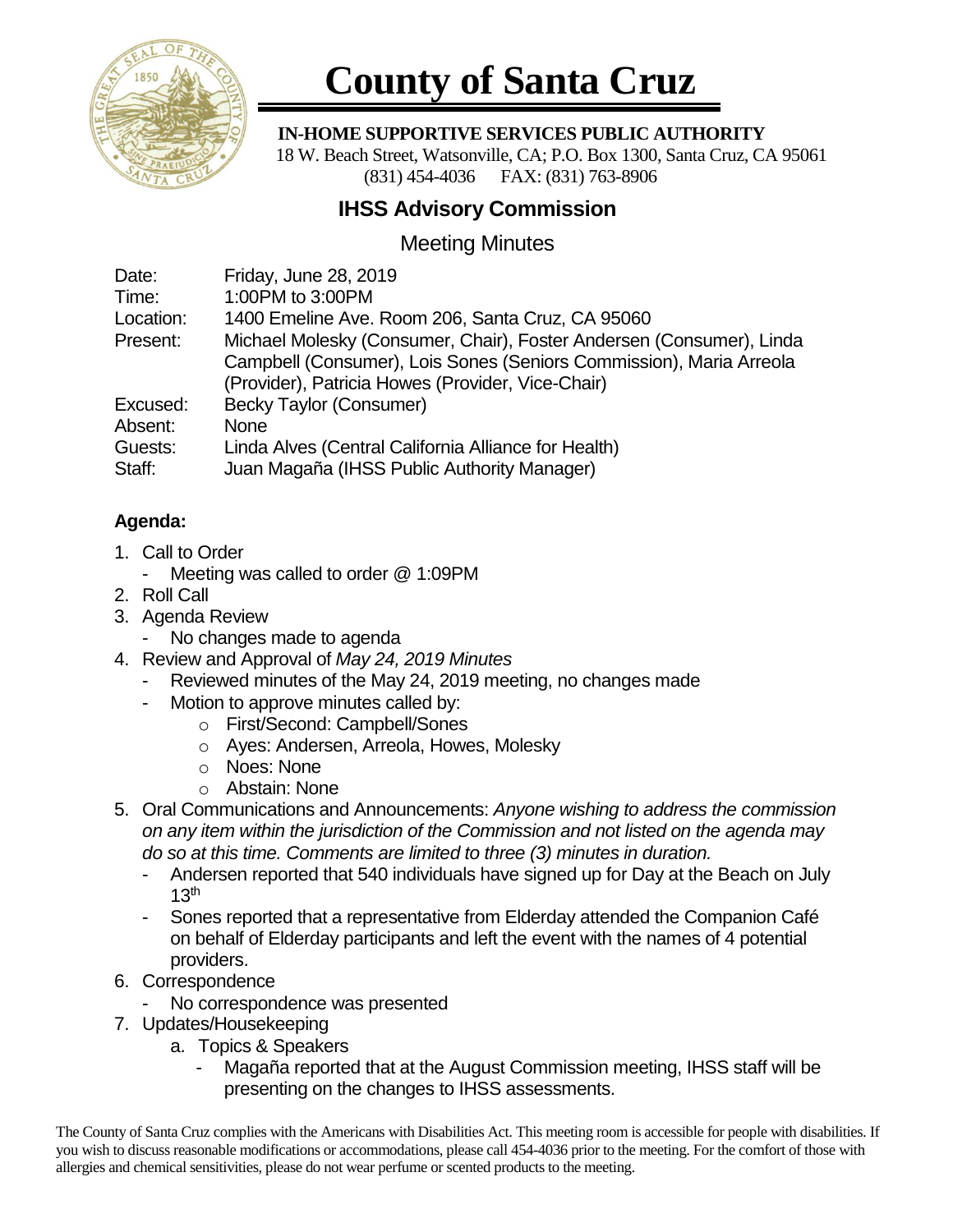- Molesky requested that a representative from PG& E be invited to speak at the August meeting regarding the announced power blackouts.
- b. Commission Vacancies
	- Magaña reported that the Commission has 4 vacancies:
		- o Representative of Commission or Community agency that works with seniors and disabled that promote IHSS – 2 vacancies
		- $\circ$  Representative of Consumer (current or former) 2 vacancies
- 8. Emergency Preparedness (Chair)
	- Molesky reported on the following:
		- o PG&E announced power outages when wildfire risk is high
		- o CICA Emails:
			- **■** June  $9<sup>th</sup>$ , 2019 Preparing for the Unexpected An Emergency Planning Guide
			- **U** June 12<sup>th</sup>, 2019 Power of Being Prepared
	- Molesky brought a sample of an emergency kit that was done by the Seniors Council
	- Molesky inquired in the Commissioners want to start a task force to work on this topic (emergency preparedness)?
		- o The commissioners confirmed the need to work on this topic.
		- o Sones recommended that someone from the Office of Emergency Services be invited to speak on this topic.
- 9. IHSS Program Updates (McConnell)
	- Magaña presented on behalf of McConnell
		- o No major updates since last Commission meetings
		- o Regarding PG&E power outages, IHSS staff will be collaborating with the Health Services Agency as they already have a plan in action to assist medically vulnerable individuals in the county. Program staff have a workgroup meeting scheduled for mid-July.
- 10.Public Authority Updates (Staff)
	- Magaña reported the following Public Authority updates:
		- o Registry
			- There are currently 183 active providers on the registry
			- 77 providers are currently available for additional work; an average of 25 hours per week
		- o IHSS Trainings
			- Magaña provided a copy of the 2019-2020 IHSS Provider Trainings flyer. The flyer was just finalized, and PA staff will be doing a mass mailing to all active providers, so they are aware of these trainings. In addition, the flyer was been provided to the provider's union and registration is now open on the Health Project Center webpage.
		- o Companion Café
			- On 6/26/2019, the PA held a One-Stop Provider enrollment session at the Museum of Art and History.
				- The goal was to enroll 40 individuals as IHSS providers
			- Preceding the One-Stop Enrollment session, the newly enrolled providers were given an opportunity to meet with IHSS recipients in need of caregivers – this was done at a meet and greet over coffee at the Companion Café
			- Overall, there were 18 individuals that signed up as IHSS providers; in addition, there were 24 individuals (IHSS consumers or individuals representing them) that participated in the Companion Café.